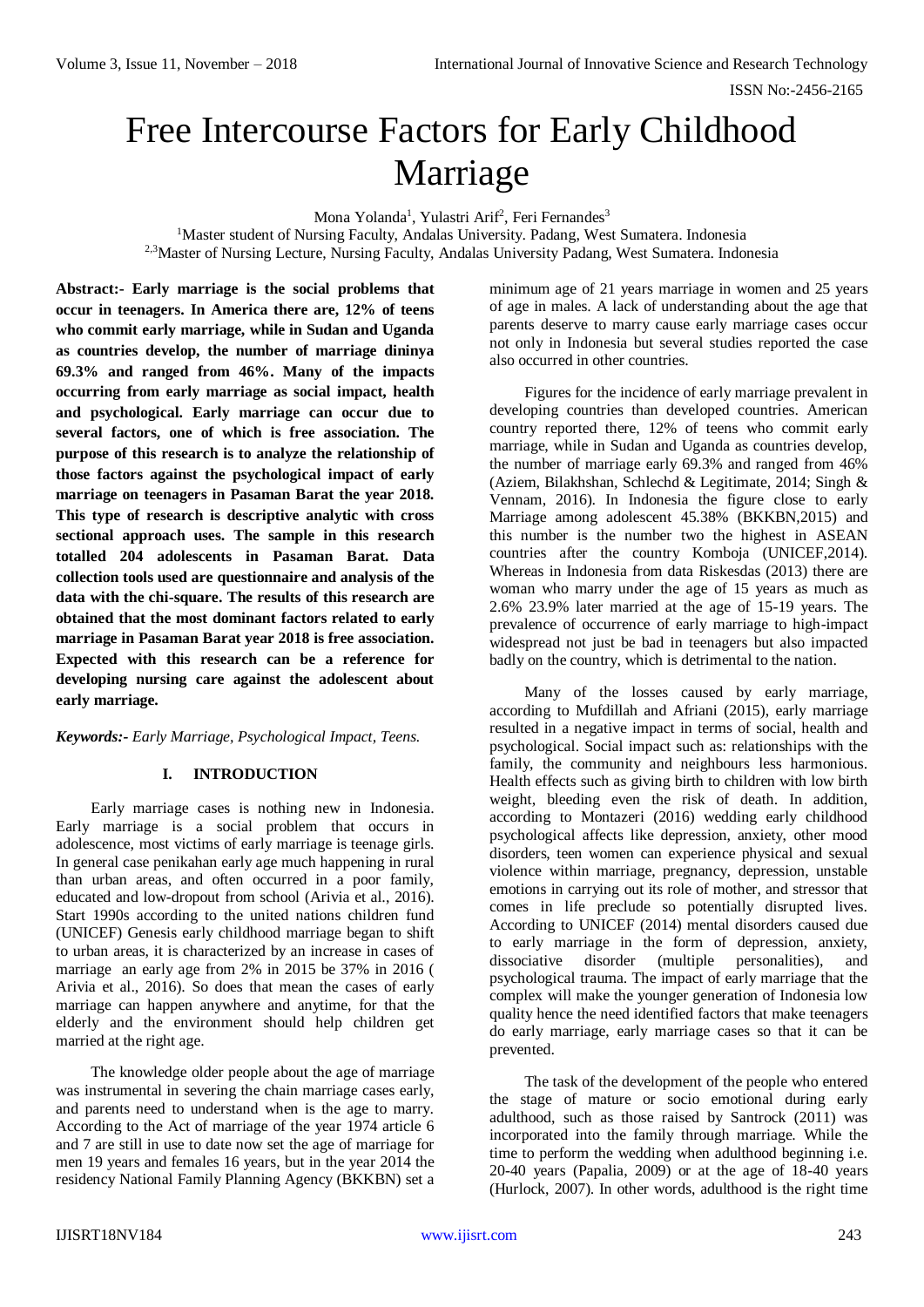to make a marriage and build a family, this is in line with the opinion of Harvingust who stated that the development tasks become characteristic adults early is the start vote spouse's life and work. While the task of the development of adolescents is: reach new relationship better with peers, achieving social roles men or women. While a wedding or build a household task is the development of adulthood Hurlock (2007). make a wedding also demanded for the readiness of the psychological development of each spouse.

Basically in view of psychology, the age of adolescence is the beginning of a phase of social development. Social development of adolescents sometimes even more worried about his social life outside of the social bond on in the family. Social development of teenagers in this phase is the point behind the limelight. The social environment as a major concern. At the age of adolescent socialization and social interaction with peers grew vast and complex compared to the previous period included intercourse with the opposite sex (Afria, 2012). Based on these conditions, according to erikson (in Desmita, 2005) one of the tasks of development during adolescence is a complete identity crisis, so expect formed a stable self identity in late adolescence.

A person's psychological maturity develops in accordance with the stage of the growing swell Agustiani (2006), the development of the age teenagers tend to attempt to follow or adapt to the development of the surrounding culture in terms of the're getting and decide something, it This is in line with what has been written Sarwono (2015) in his book, entitled the psychology of Teenage Anxiety about Socialized by Alisonz that any teenager would always feel anxious is unacceptable by the environment when he could not adjust or follow the culture surrounding environment. Teens before adjusting to their surroundings, will first attempt to be accepted by a group of bermainya Ali (2016). Teenagers also tend to do the behavior of maladaptif which led to the decision to do an early age marriage.

Response maladaptif teen that may harm they do early childhood marriage is sexual activity that does not fit and pregnancy are not in want. According to Stuart (2016). The behavior of sexual activity can be the cause of the onset of various problems such as teen pregnancy: early age that many resulted in the taking choise to perform the wedding at an early age. Pregnancy in teens is a very complex issue. Some teenagers saw pregnancy as a way to force old juxtaposed in order to approve a marriage that may not be appropriate for the age of teenagers do. Many things are done the various parties including nurses for pressing numbers Genesis an early age.

The role of the nurse as well as for teenagers and children who will make early marriage by means of prevention and treatment. Struat (2016) States the role of the nurse is to provide good care to clients, families and the community, in the form of promot if, preventive, curative and rehabilitative. Promot if and preventive will be seen in the form of counselling and early detection. Curative and rehabilitative way nurses to provide nursing care or therapy that suits your needs.

The form of preventive and promot if committed nurses as health workers is to give health education. According to the Nurses and Anwar (2015) with a grant of psikoeducation to teens can lose intensi wedding early. Psikoeducation in General can educate and help adolescents develop the sources of support and social support in the face of challenges and develop skills to meet the challenges the coping.

Still high number of early marriages among children and adolescents in some areas in West Sumatra, the Government convened and hosted the program Generation Planning (GENRE) are teenagers and young men who have the knowledge, attitude and behave as a teen, to prepare and have a mature planning in the life of a family, establish a secondary-level education, a career in jobs, and married to the full planning cycle appropriate reproductive health. Can be inferred by the presence of particular government programs of this GENRE in West Sumatra can press numbers teenage problem, one of which is marriage at an early age.

West Sumatra based on survey data of national socioeconomic/SUSENAS (2015) early marriage figures ranging from 44.69%, West Pasaman Regency is the highest with the case after it was overtaken by South Solok Regency and district Sijunjung. So the prevalence of marriage age olderly of West Sumatra is almost equal to the national average. Variations of Western disumatera early marriage ranged between aged 16 years < 20 years with the prevalence varied between city.

Variations in the age of early marriage is categorized into several age groups first marriage. According to data of the profile genre of West Sumatra (2015) the incidence of early marriage, at the age of 16 years < 4.40% 17-18 years age, 10.02%, while at the age of 19-20 years 30.27%. There are 19 cities and counties are there in West Sumatra which numbers Genesis early childhood marriage is highest Pasaman Barat.

Background investigation and phenomena above, researchers interested in conducting research on factors association with early marriage in Pasaman Barat.

#### **II. METHOD**

## *Research Design*

This type of research is descriptive analytic with cross sectional approach using in Pasaman Barat. This research uses a questionnaire filled in by the respondent.

## *Sample Research*

The sample of this research are young women under 19 years of age in Pasaman Barat with a total of 204 people.

*Research Ethics*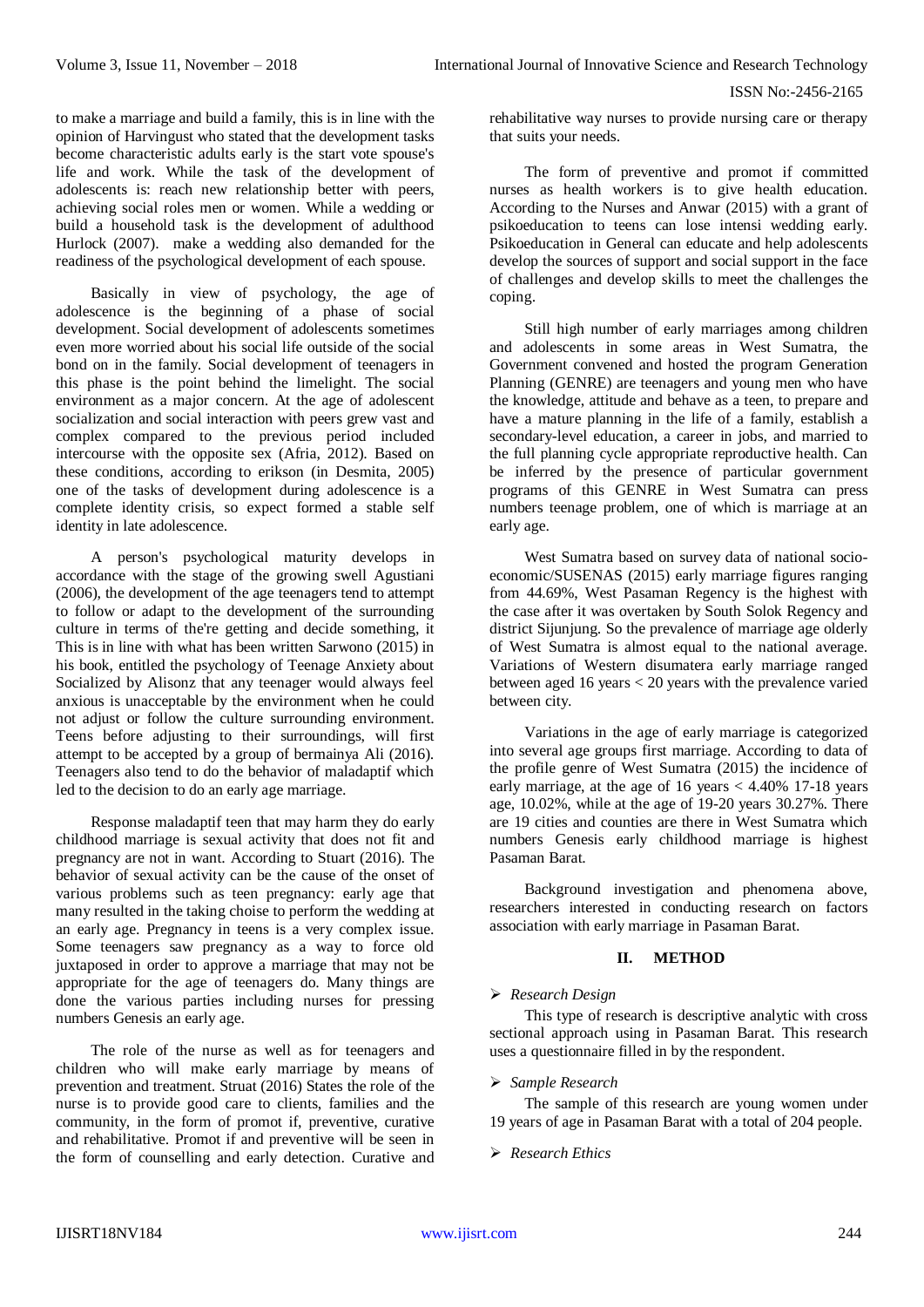ISSN No:-2456-2165

This research was done before the examination of ethics at the Faculty of medicine, University of Padang's

Andalas on 21 June 2018 and qualify conduct manifested with 370/KEP/FK/2018.

| Category              |                        |     | $\%$ |
|-----------------------|------------------------|-----|------|
| <b>Early Marriage</b> | $< 16$ years old       |     | 36,8 |
|                       | $\geq$ 16-18 years old | 128 | 63,2 |
| Free Association      | Do                     | 138 | 67,6 |
|                       | Do not                 | 66  | 32.4 |

**III. RESULT**

Table 1:- Frequency distribution table wedding Early in the year 2018 West Pasaman

The table above is the frequency distribution table wedding early in Pasaman Barat in 2018. Based on the above table it can be seen that the frequency of early marriage at age 16-18 years was 63.2% and under 16

## **IV. DISCUSSION**

Based on the results of research that has been done in the year 2018 West Pasaman Barat obtained that majority of respondents married of age16-18 of the year. In the world, early marriage age also lies in the range of 16-18 years. Because the age is the age that they are productive and are also influenced by a growing stigma of people about the age of early marriage (legitimate, et. all, 2014).

Early marriage age in other countries such as Nigeria ranged age of teenagers still in school that is 18 years of age and under. As many as 60% of them were married, the age 00l (Agege, et all, 2018). In Indonesia, Sulawesi province the highest age for marriage at an early age is 10-19 years IE as much as 46.7% (Adam et all, 2013).

Meanwhile, the respondents in this study obtained that marry early because of the habit of doing free association. Free association is a phenomenon among teens is on the rise in the middle of the community. According to Stark & Jouhki (2017) obtained that parents choose marry their daughters at an early age under 20 years. This is done by the rise of free intercourse among teenagers.

Free association can led to sexual behavior which led to pregnancy outside marriage, so the wedding was to be held at an early age. It is supported by Mourtada et al. (2017) says factor married a young age in a society largely originated from the free association of youth. Based on this it can be concluded that the Association was free to affect marriage age early. Based on the analysis of the questionnaire can be known bahwasa teen in West Pasaman Barat do free association, for example, the style of related or dating with the opposite sex.

Teens often furtive intercourse and found her boyfriend for fear of being discovered and often parents dating place dark. Research conducted by d.o., et al (2017) where parents who have older children tend to be more protective and restrict their teenage daughter to get out of the House other than to go to school. This encourages teens to build a relationship or dating are furtive and where it is covered.

years of age is 36.8%. The respondents of this study do free association 67.6% and not doing free association is 32.4%.

This is in line with the research conducted by the de Haas, et al (2017) where teens consider dating a public place kissing is part of active and embarrassing sexual activities. Besides sexual behavior before marriage is believed to wreak havoc for families. This encourages them to deserted places and dark dating to kissing and other sexual activities in order not to be known by the family, especially the elderly.

For them while dating do kiss with spouse is normally done because it was a way of demonstrating their affections. Holding hands and cuddling is also the usual things they've done, never even refused when girlfriend fingering or even hold her body. Research conducted by Richter & Mlambo (2015) obtained that all participant women who researched says agree that to show a sense of love and compassion to the couple is to do activities that smacked of sexual even to sex because they believe that an irregular sexual activity and in the standing position would not cause pregnancy. Some participants believed that a woman pregnant, it will bind to a mate.

Not only of women, adolescent males can also affect her partner in a sexual matter. Other studies conducted by Alka & Mayuri (2013) said that most couples teens especially male respondents said that sexual activity such as kissing, cuddling, and sexual activity is a very important thing in the strained relations. In addition to that of male respondents said the main reason sexual activity before marriage is a recent marriage. It became one of the triggers for the onset of marriage at an early age due to the disconnection of the free.

The activity of the Association is free free sex behavior of gate (Darden et al., 2018). According to Stark & Jouhki (2017) obtained that parents choose marry their daughters at an early age under 20 years with reasons to protect their daughters from the rise of free intercourse among adolescents, especially sexual activity outside of marriage at risk against pregnancy. The same was obtained from the research of Adamu, et al (2017) where the trigger factors of occurrence of early marriage is a risky free association to fall to unwanted pregnancy.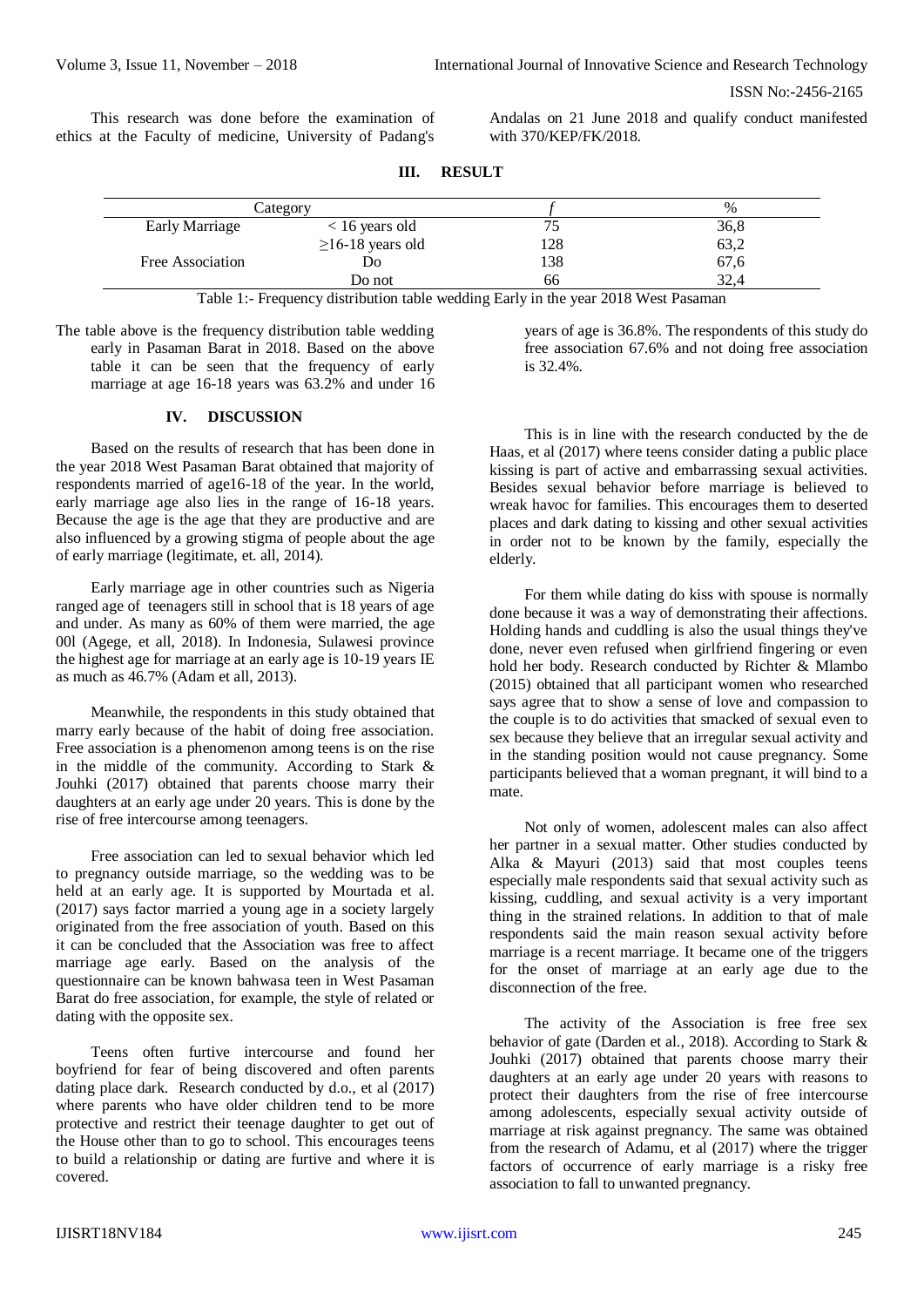Unwanted pregnancy a result of free association has an impact on teens. Adolescent women who become pregnant

perceived physiological health issue is interrupted due to the pregnancy at an early age (Lal, 2015) and related infectious diseases of sexual relations (Elmes et al., 2017).

## **V. CONCLUSION**

Based on the results of the research, it can be concluded that the factor of free association became one of the factors of early marriage a teen driver in Pasaman Barat. This may be a consideration for the nurse's soul in the community to pay more attention to the issue of early marriage. It is hoped the nurse can address this with early marriage. A good implementation to deal with the problem of early marriage. The fix can be done by providing education to parents who have daughters ages 16-18 years on the impact and risk of early marriage.

#### **REFERENCE**

- [1]. Abdulullah, Zakri & rahman. 2015. Kemahiran metatingkah laku dan kemahiran membuat keputusan pelajar bermasalah disiplin dan tidak bermasalah disiplin. Jurnal pendidikan Malasyia.
- [2]. Adam, Adriyani. Sukardi. Hasir. Ashari, A. E. (2013). Factors Related to Early Age Marriage at Mamuju District West Sulawesi Province. Scientific Publications toward Global Competitive Higher Education, 5(4), 325–333.
- [3]. Adamu, A., Umar, K. Y., & Abdulkadir, K. (2017). Analysis on Prevalence and Effect of Early Marriage on Girl Child Education : A Case Study of Miri Village of Bauchi State. Direct Research Journal, 4(December), 25–30.
- [4]. Adamu, H., Yusuf, A., Tunau, K., & Yahaya, M. (2017). Perception and Factors Influencing Early Marriage in a Semi-Urban Community of Sokoto State, North-West Nigeria. Annals of International Medical and Dental Research, 2(5), 6–12. https://doi.org/10.21276/aimdr.2017.3.5.CM2.
- [5]. Afiyanti, Y. Dan Rachmawati, n.I. 2014. Metodologi penelitian Kualitatif dalam Riset Keperawatan, edisi 1, rajawali pers, Jakarta.
- [6]. Agege, E. A., Nwose, E. U., & Odjimogho, S. (2018). Parents ' perception on factors of early marriage among the Urhobos in Delta State of Nigeria. International Journal of Community Medicine and Public Health, 5(2), 411–415.
- [7]. Agustiani, H. 2006. Psikologis Perkembangan. Bandung : Reflika Aditama.
- [8]. Ahmed, S., Khan, A., & Noushad, S. (2014). Early Marriage; a Root of Current Physiological and Psychosocial Health Burdens. International Journal of Endorsing Health Science Research, 2(1), 50–53.
- [9]. Ali, M & Asrori, M, (2016). Psikologi Remaja : Perkembangan Peserta Didik Jakarta : Bumi Aksara.

while still sit dibangku schools will undergo the process of marriage at an early age and will be expelled from school (Mahato, 2016b). In addition to the social impact, an impact

- [10]. [10]. Alka, P., & Mayuri, K. (2013). Emerging Adult's Perception on Romantic Love, Homosexuality and Pre Marital Sexual Relationship. Research Journal of Recent Sciences, 2, 296–303.
- [11]. Amin, S. (2011). Programs to address child marriage: Framing the problem. Population (English Edition),  $(14)$ ,  $1-4$ . Retrieved from https://www.popcouncil.org/uploads/pdfs/TABriefs/14 \_ChildMarriage.pdf
- [12]. Badan Pusat Statistik (2015). Survei Sosial Ekonomi Nasional (SUSENAS)
- [13]. Tahun 2015. BPS. Jakarta.
- [14]. BKKBN. (2015). Kajian Profil Penduduk Remaja (10- 24): Ada Apa dengan Remaja.
- [15]. Darden, M. C., Ehman, A. C., Lair, E. C., & Gross, A. M. (2018). Sexual Compliance: Examining the Relationships Among Sexual Want, Sexual Consent, and Sexual Assertiveness. Sexuality & Culture, (0123456789). https://doi.org/10.1007/s12119-018- 9551-1
- [16]. de Haas, B., Hutter, I., & Timmerman, G. (2017). Young people's perceptions of relationships and sexual practices in the abstinence-only context of Uganda. Sex Education, 17(5), 529–543. https://doi.org/10.1080/14681811.2017.1315933
- [17]. Departeman Pendidikan Indonesia (2010). Kamus Besar Bahasa Indonesia. Jakarta: Balai Pustaka.
- [18]. Do, T., Boonmongkon, P., Seung, C. P., & Guadamuz, T. E. (2017). 'Hu Hong' (bad thing): parental perceptions of teenagers' sexuality in urban Vietnam. BMC Public Health, 17(226), 1–11. https://doi.org/10.1186/s12889-017-4133-y.
- [19]. Elmes, J., Skovdal, M., Nhongo, K., Ward, H., Campbell, C., Hallett, T. B., Gregson, S. (2017). A reconfiguration of the sex trade: How social and structural changes in eastern Zimbabwe left women involved in sex work and transactional sex more vulnerable. PLoS ONE, 12(2), 1–22. https://doi.org/10.1371/journal.pone.0171916.
- [20]. Ghozali, Imam. 2013. Aplikasi Analisis Multivariate dengan Program SPSS. Edisi Ketujuh. Semarang: Badan penerbit Universitas Diponegoro.
- [21]. Hastono SP. 2007. Analisis Data Kesehatan. Depok: Fakultas Kesehatan Masyarakat Universitas Indonesia.
- [22]. Hoskins, D. (2014). Consequences of Parenting on Adolescent Outcomes. Societies, 4(3), 506–531. https://doi.org/10.3390/soc4030506.
- [23]. International Center for Research on Woman. (2017). a Life Not Chosen : Early Marriage and Mental Health. Nigeria.
- [24]. Isse, N. J. (2017). Causes and Effect of Early Marriage in Garowe District, Puntland State of Somalia. University of Bristol.
- [25]. Jouhki, J., & Stark, L. (2017). Causes and Motives of Early Marriage in The Gambia and Tanzania: Is New Legislation Enough? (2017 No. 1). Finlandia.